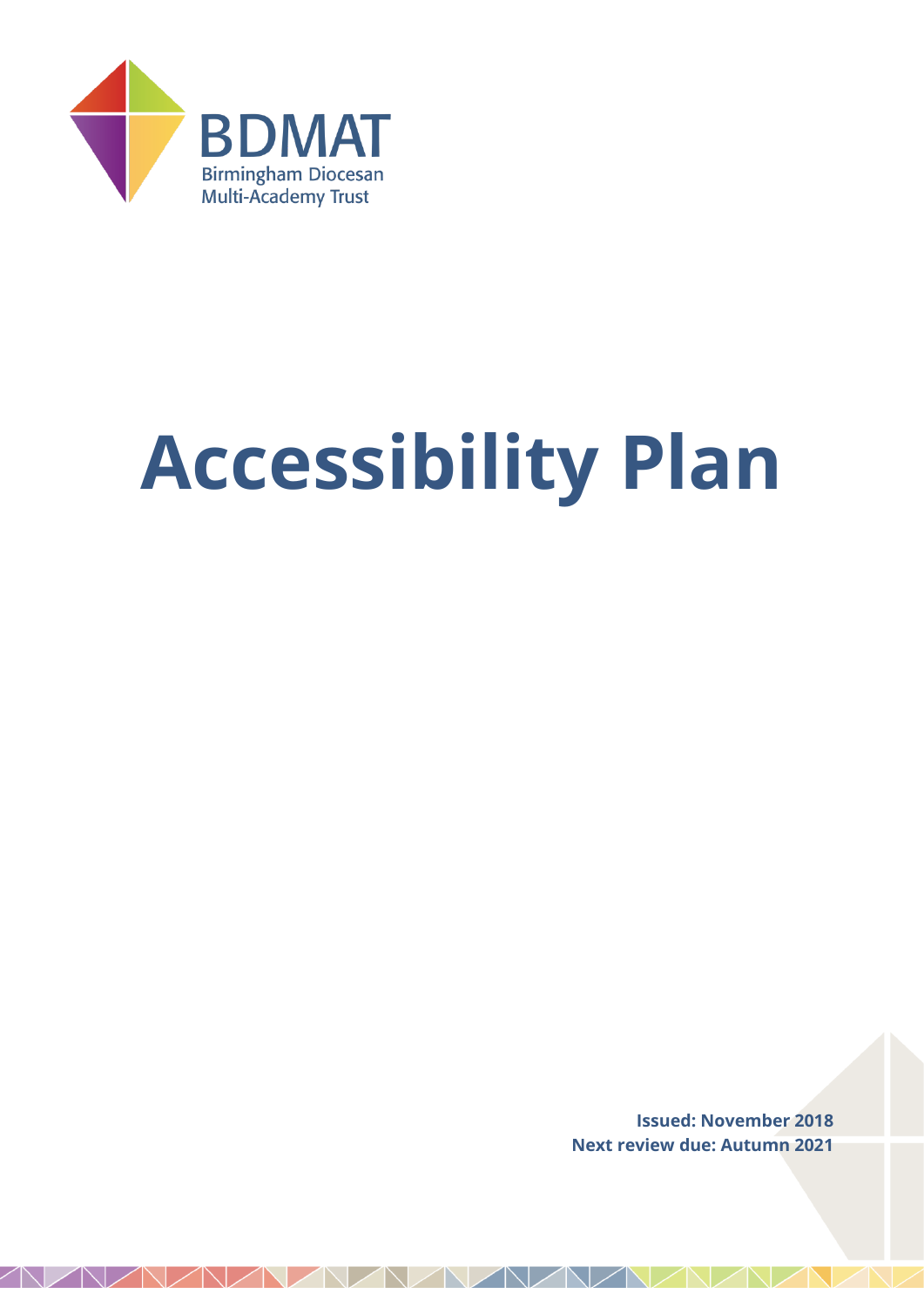

# **1.0 Roles and responsibilities**

- 1.1 The Birmingham Diocesan Multi-Academy Trust (BDMAT) is accountable for all policies across its schools. All policies whether relating to an individual academy or the whole Trust will be written and implemented in line with our ethos and values as articulated on our website. In particular our values include treating all stakeholders, including our staff with dignity and respect and ensuring that they have hope for a positive future. Leaders implementing this policy should be mindful of these values when dealing with staff throughout the procedures within this policy.
- 1.2 BDMAT is an equal opportunities employer and treats its employees equally. The board of directors has committed to the government's Disability Confidence initiative.
- 1.3 A Scheme of Delegation for the BDMAT sets out the responsibilities of the Local Academy Board and Headteacher. The Headteacher of each school is responsible for the implementation of all BDMAT policies.
- 1.4 All employees of the school are subject to the BDMAT's policies (either school policies of policies implemented across the whole MAT).
- 1.5 It is the responsibility of each headteacher to put in place an accessibility plan for their own school and for the Local Academy Board to ensure the appropriateness of this plan. The Local Academy Board should monitor progress towards its accessibility plan each year. Headteachers should ensure that an up-to-date copy of the school's accessibility plan can be easily found on their website and should provide hard copies of the document to anyone requesting this within 10 working days of the request.

# **2.0 Terms of Reference**

- 2.1 For all employees employed by the Birmingham Diocesan Multi-Academy Trust (BDMAT), either in schools or central staff.
- 2.2 Definitions:

"Headteacher" also refers to any other title used to identify the headteacher, where appropriate, or other senior manager delegated to deal with the matter by the headteacher.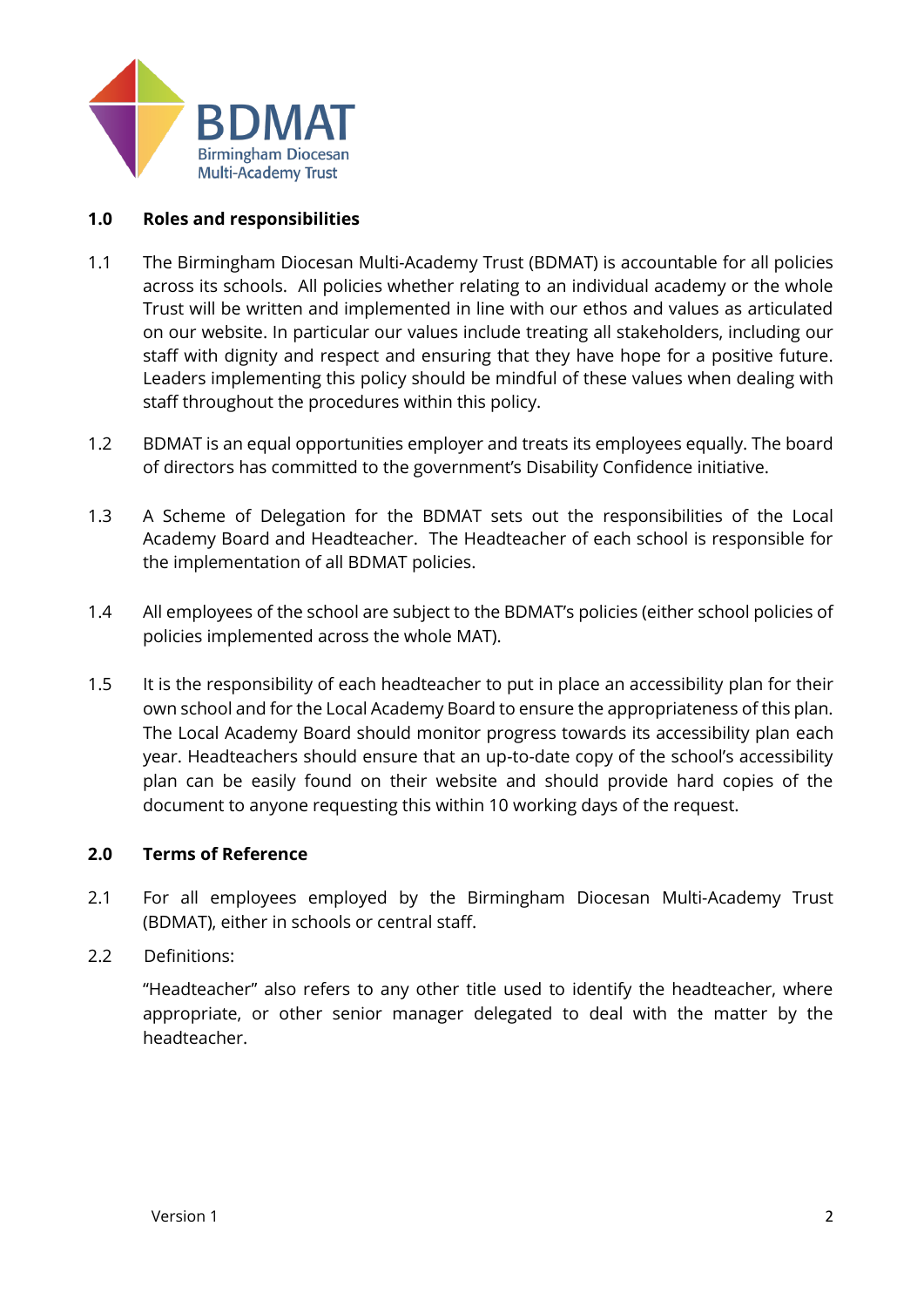

# **3.0 Context**

- **3.1** This policy seeks to address the statutory requirements of the Equality Act 2010 (which replaces the Disability Discrimination Act 1995) and to further the aims of our trust in particular ensuring the following:
	- Life in its fullness *for all*
	- Success *for all*
	- Positive well-being *for all*
- 3.2 This policy sets out the content of each school's accessibility plan and the procedures for establishing and reviewing these plans.
- 3.3 It is a requirement of BDMAT that headteachers put in place three-yearly accessibility plans and review this at least annually.

# **4.0 Definition (Equality Act 2010)**

"A person has a disability if he or she has a physical or mental impairment that has a substantial and long-term adverse effect on his or her ability to carry out normal day to day activities"

# **5.0 Disabled pupils**

- 5.1 The Birmingham Diocesan Multi-Academy Trust, including its executive, headteachers and local academy boards have three key duties towards disabled pupils, under the Equalities Act 2010:
	- not to treat disabled pupils less favourably for a reason related to their disability;
	- to make reasonable adjustments for disabled pupils, so that they are not at a substantial disadvantage; and
	- to plan to increase access to education for disabled pupils.
- 5.2 The board of directors, delegate responsibility to headteachers to ensure that school premises are fit to teach in, by allocating adequate management of funding, maintaining and reviewing the upkeep of the fabric of the school.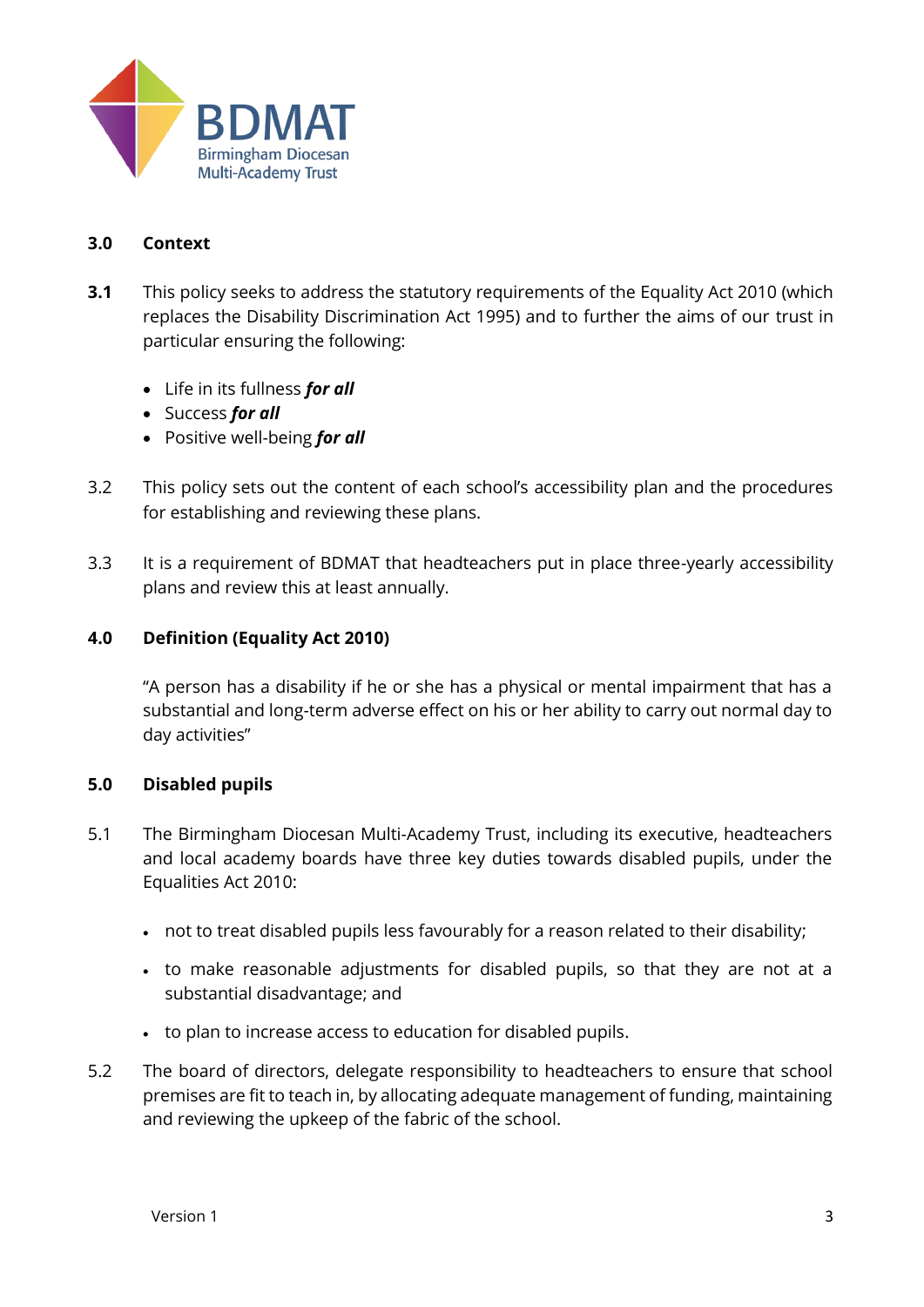

# **6.0 The purpose and direction: vision and values**

6.1 We are a fully inclusive multi-academy trust serving the needs of our local communities. We want all our pupils to develop their intellectual, spiritual, and creative talents; through recognising and encouraging the successes and achievements of our pupils we want them to develop positive self-esteem; we want all our pupils to value and respect the rights and opinions of others. We are proud of being known as a caring MAT with a strong sense of community and we strive to ensure we are fully inclusive. We will continue to regularly review our provision to make certain all our pupils can access the full curriculum.

# **7.0 Integration**

- 7.1 It is very important to us as a learning community that all our pupils with Special Educational Needs or Disabilities (SEND) are integrated in as much of the whole curricular and extra- curricular learning as is practically possible. All staff who teach SEND pupils should receive regular training and up-dated information about the specific pupils needs – the duty to provide this is delegated to our headteachers and it is the duty of the local academy board to ensure that such training is in place and effective.
- 7.2 Each school must have in place an accessibility plan that aims to increase access to education for disabled pupils in the three areas:
	- increasing the extent to which disabled pupils can participate in the curriculum;
	- improving the environment to increase the extent to which disabled pupils can take advantage of the facilities; and
	- ensuring that disabled pupils are provided with the appropriate sources of information so that they are not disadvantaged.
- 7.3 Each school must set out what it already does to achieve the above three aims and its plan to improve accessibility. Examples of such actions include:

# **1. Increasing the extent to which disabled pupils can participate in the curriculum:**

*Examples: Timetables/class organisation are sympathetically reviewed to ensure that pupils with disabilities are not scheduled in unsuitable rooms; the redevelopment of the building will lead to any pupils who uses a wheel chair being able to access all areas; laptops are*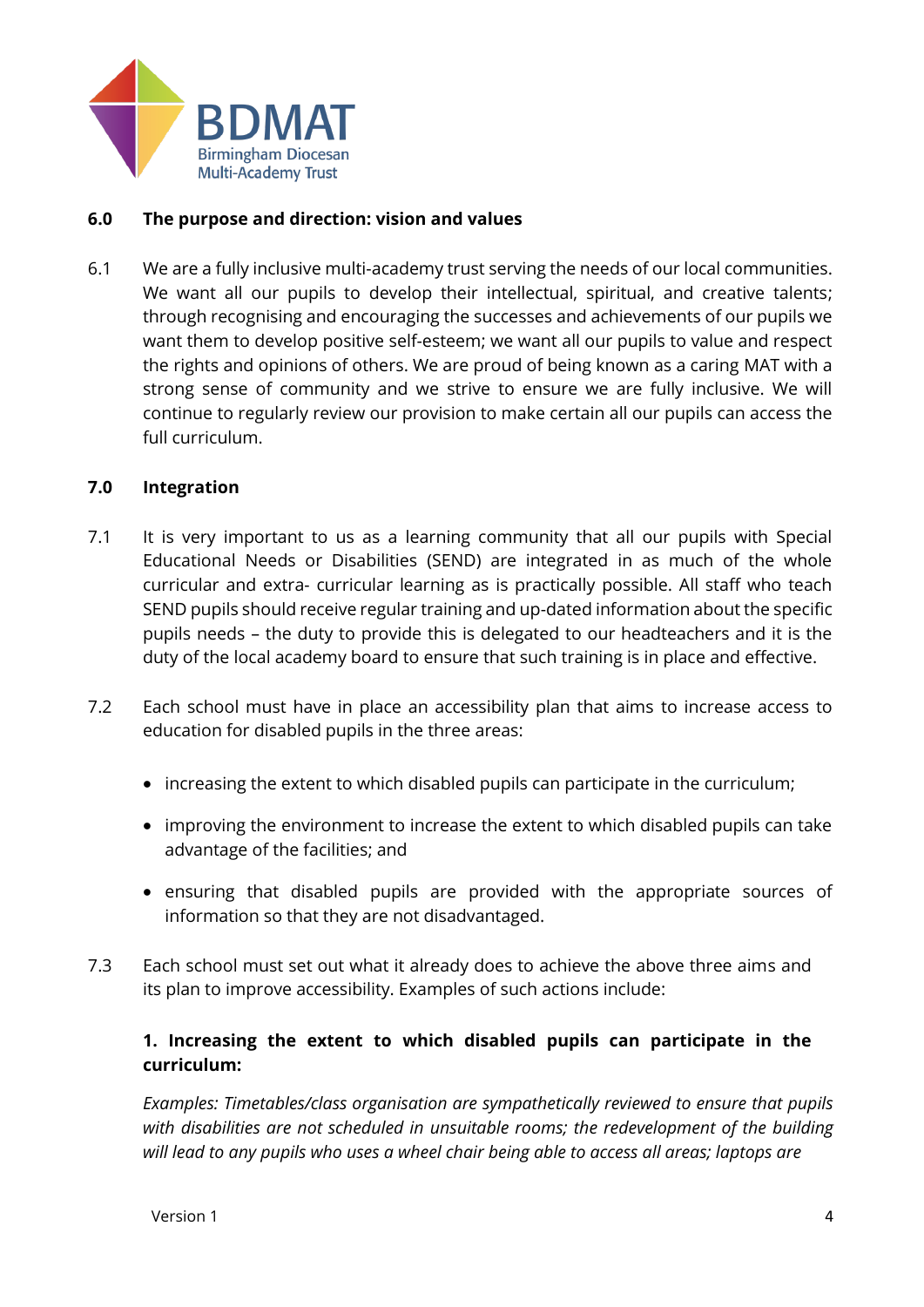

*currently available for use by some pupils who require support and this includes the potential for the pupil to be provided with a lap-top at home; mentors are provided for pupils who are unable to attend the school through longer-term ill-health.* 

# **2. Improving the physical environment to increase the extent to which disabled pupils can take advantage of education and associated services:**

*Examples: Width of door frames, contrasting colour of door frames, lighting, signage and disabled toilets.* 

# **3. Improving the delivery to disabled pupils of information that is provided in writing for pupils who are not disabled:**

*Examples: Pupils and staff can collect/request information in an appropriate format e.g. large print or Braille.* 

7.4 It is a requirement that each school's accessibility plan is resourced, implemented and reviewed and revised as necessary.

# **8.0 Consultation**

- 8.1 All sections of the community should be involved in the development of school accessibility plans.
- 8.2 The SEND coordinator will be consulted about very specific details of the provision.
- 8.3 All pupils with an Education, Health and Care Plan (formerly a statement of educational need) have an annual review where pupils and parents/carers are consulted about the provision offered and are able to contribute evaluative commentary.
- 8.4 Parents/carers visits to schools prior to admission also helps us with our planning and information gathering.

# **9.0 Management, coordination and implementation**

9.1 The coordination of our school plans will be led through the Local Academy Boards who have oversight of our site and all facilities. The headteacher is responsible for its implementation.